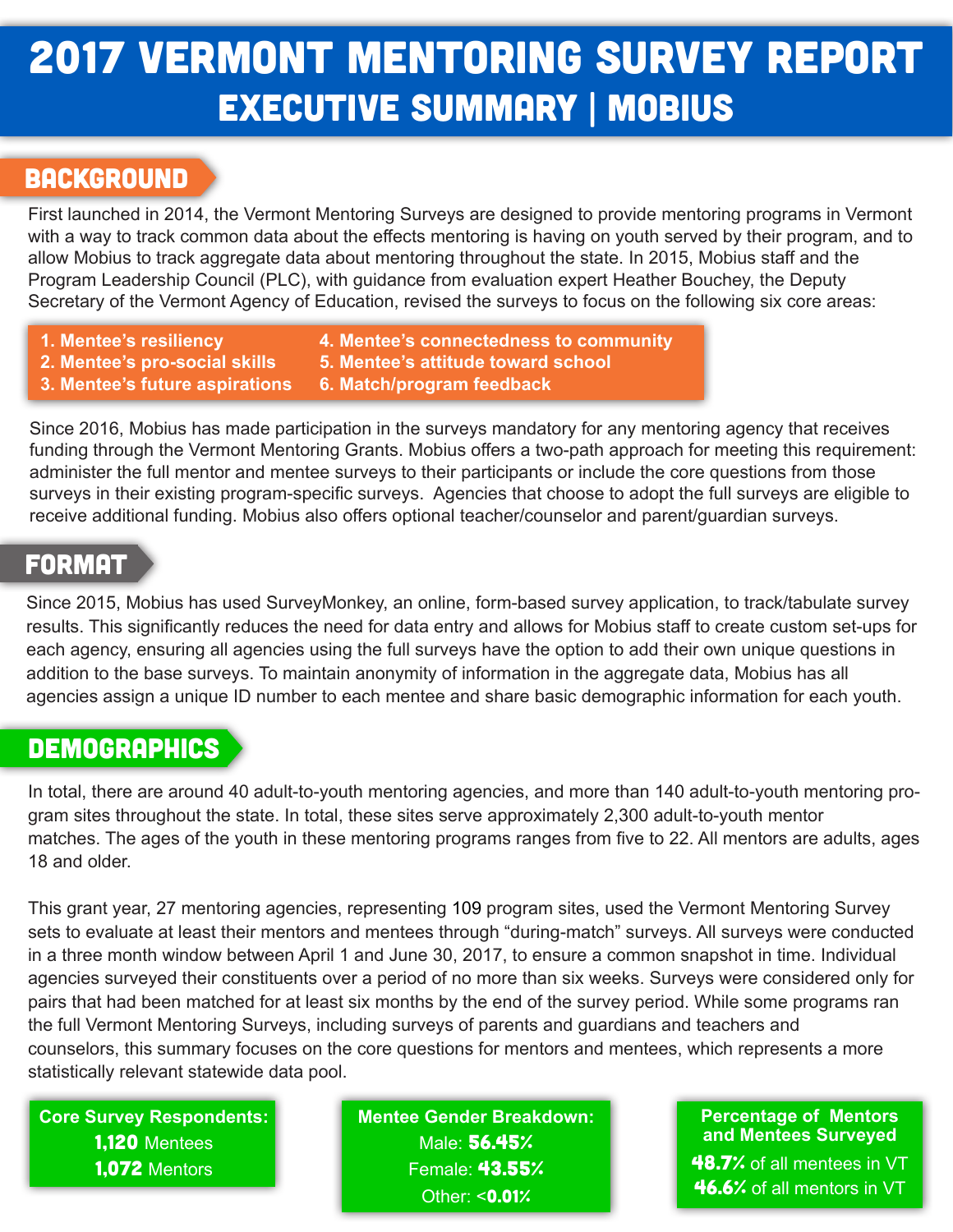# **RESULTS**

### **Mentee's Resiliency**

The mentee group overwhelmingly agreed or strongly agreed (81.4%) that they knew who they "can turn to for help." A little more than half (55.4%) of the mentors responded positively to the question "when something is bothering my mentee, he/she talks to me about it."









85.7% of mentees agreed or strongly agreed that they were "hopeful about [their] future. 64.1% of mentors responded positively when asked if their mentee was "hopeful about his/her future."

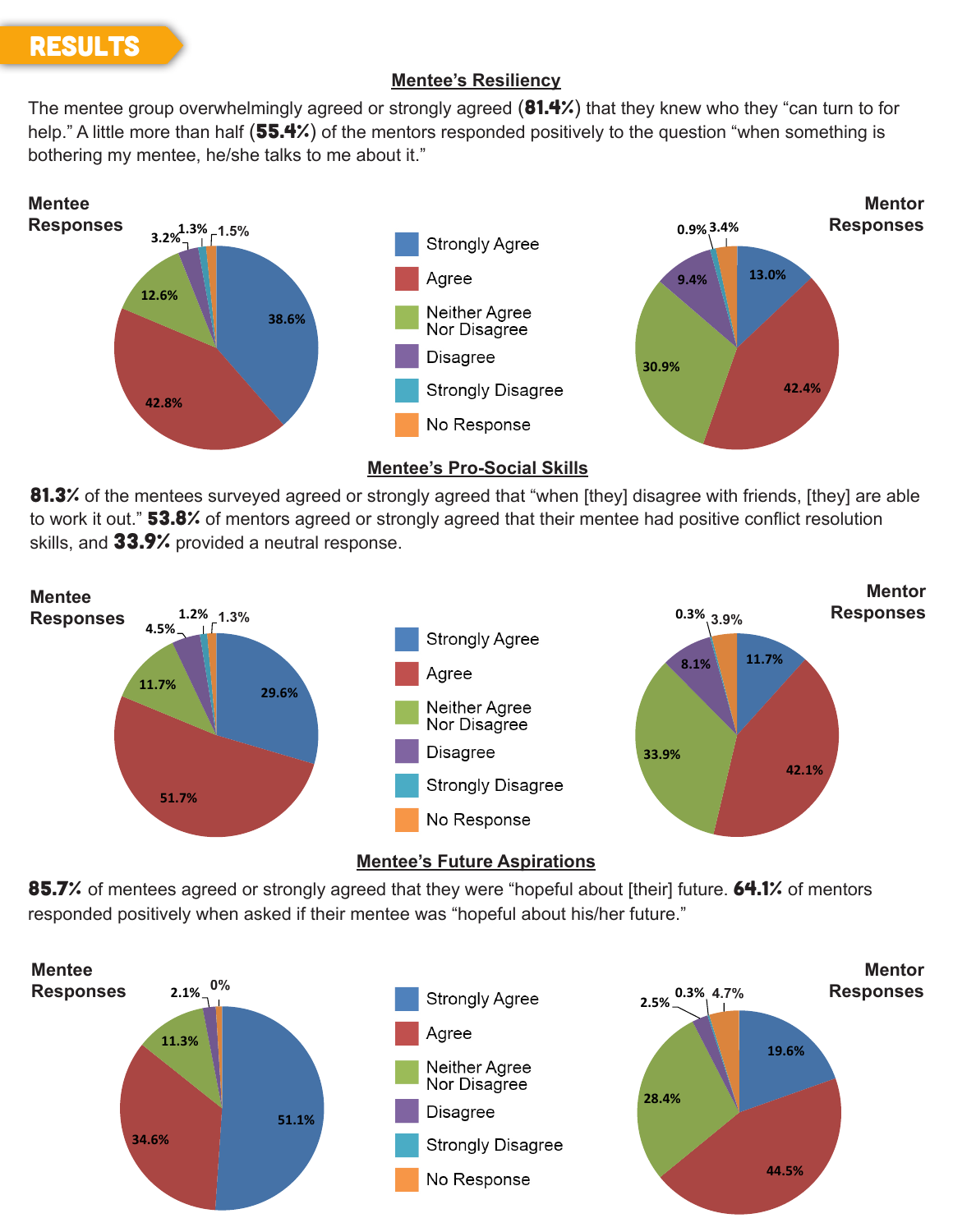#### **Mentee's Connectedness to Community**

74.1% of mentees agreed or strongly agreed that they "matter to people in [their] community." Only 46.5% of mentors responded that their mentee had "another adult outside their family, other than the mentor, whom they turn to for support."



#### **Match/Program Feedback**

84.6% of mentees reported that "having a mentor has made a difference in [their] life." 80.5% of mentors reported that they had "noticed positive changes in [their] mentee since [they] started meeting."



### **Mentee's Attitude Toward School**

50.6% of mentees reporting that they had not missed a single day of school in the last four weeks. 74.1% of mentors reported playing one or more direct roles in their mentee's education.